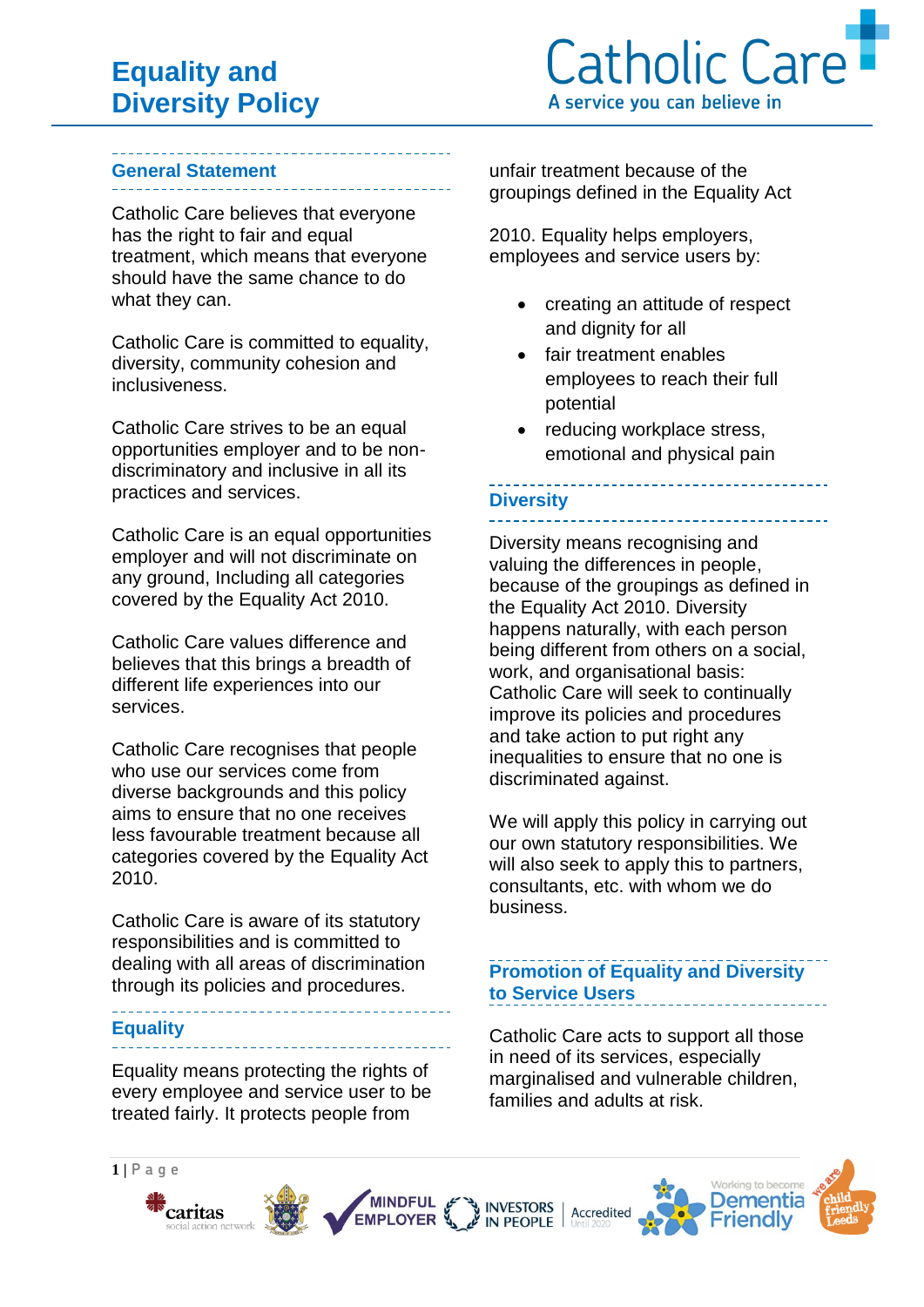# **Equality and Diversity Policy**



Catholic Care acts as an advocate for those unable to represent themselves.

Catholic Care will work with all service users to identify and address any cultural or religious needs. This will be done both prior to moving in and subsequently by a key worker for residential services, and both prior to the delivery of the service and subsequently for non residential services.

Catholic Care will actively help all service users to access all relevant services and resources and will provide on-going support to all service users to help them understand bureaucratic systems, paperwork, legal matters and eligibility criteria. These issues and an action plan will be identified and set out in an individual "placement plan" and actioned by the relevant workers.

Catholic Care is committed to providing services to its service users in accordance with this Equality and Diversity Policy and its own Key **Objectives** 

We recognise that some of the people we work with may need extra help to get the same chances. In terms of training and gaining qualifications, this may mean making additional provisions and allowances for individuals so that they can achieve the same as others. No one should be excluded or penalised from learning because of any need, disability, gender, gender re-assignment, sexual orientation, age or ethnic group. We believe this is evidence of how we promote a culture that respects and values diversity.

**MINDFUL** 

**EMPLOYER** 

Catholic Care will ask all service users, excluding children and young people, to fill in an equality and diversity monitoring form. This information will be monitored and reviewed and any gaps or weaknesses identified and acted upon.

Catholic Care will not allow any racism to occur. Service users who exhibit racist behaviour will be challenged and helped to understand what they are doing. Any young person subject to racist discrimination or abuse will be supported through the situation until a resolution is available

## **Promotion of Equality and Diversity to Employees**

Employees will be treated fairly at all times and Catholic Care will not discriminate against them in any way.

Employees are required to be antioppressive and inclusive in all their practices and work both to service users and other employees.

Catholic Care will regard all behaviour that discriminates others as serious and as such would regard this as gross misconduct. This would be subject to disciplinary procedures

# **Harassment**

INVESTORS<br>IN PEOPLE

Harassment is a deliberate act, verbal or physical, including attack on property as well as on the person, suffered by an individual or group because of because of the groupings defined in the Equality Act 2010 which interferes with the peace and comfort of an individual, to the detriment of that individual. Catholic Care will not tolerate any harassment or bullying

Accredited